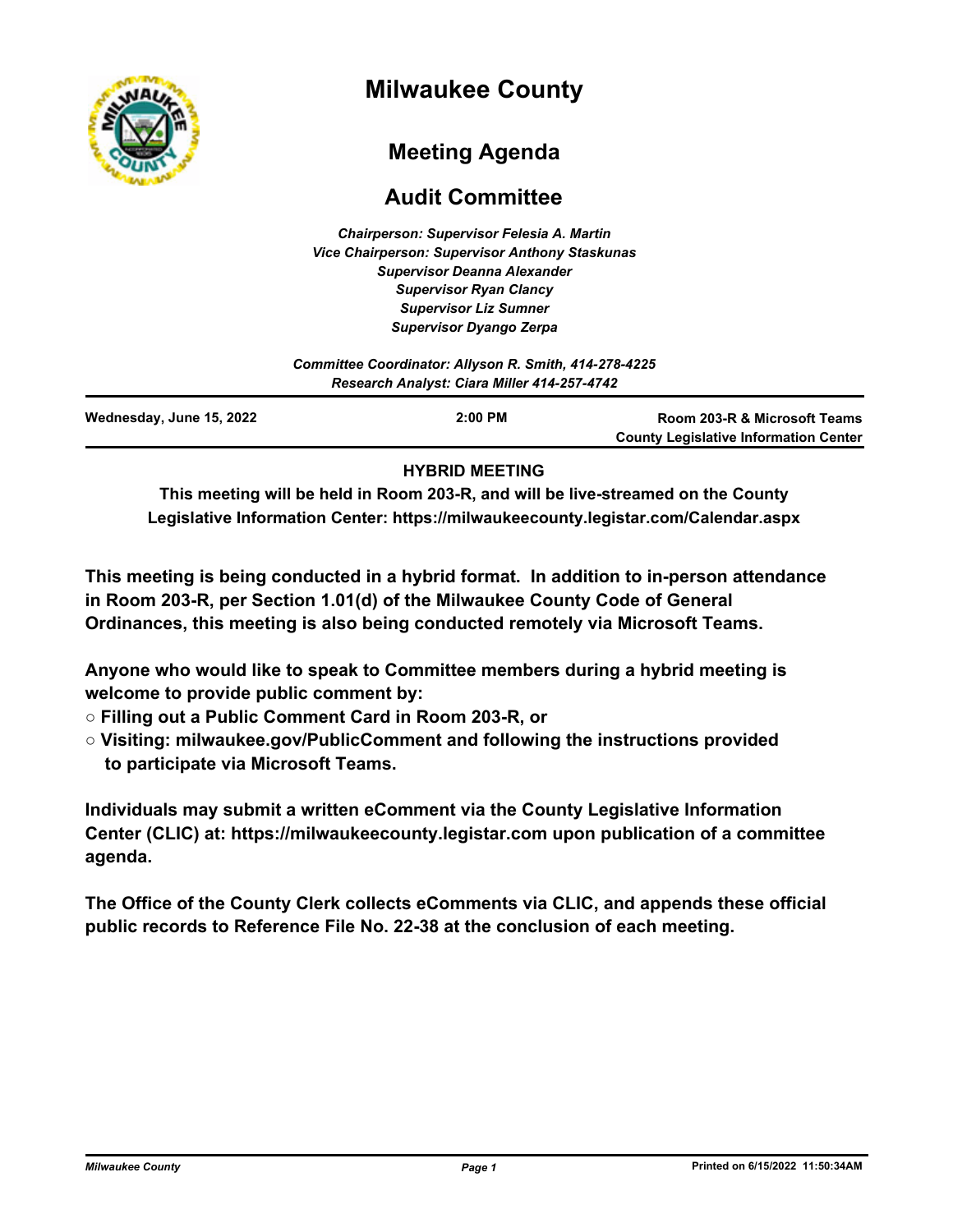#### Public Notice

*PLEASE TAKE NOTICE: Members of the Milwaukee County Board of Supervisors (County Board) who are not members of this committee may attend this meeting to participate or to gather information. Therefore, notice is hereby given that this meeting may constitute a meeting of the County Board and/or a meeting of one or more of the County Board's other committees, commissions, or task forces, although no action will be taken at this meeting by the County Board or any of its other committees, commissions, or task forces.*

*NOTICE: The Committee may consider and vote to recommend County Board adoption of a resolution related to the subject of any "information only" item listed on this agenda. The public will be offered the opportunity to comment on any such proposal at this meeting.*

## **Call To Order**

### **Roll Call**

### **AUDIT SERVICES DIVISION - 2**

**1** [22-685](http://milwaukeecounty.legistar.com/gateway.aspx?m=l&id=/matter.aspx?key=12384) From the Director of Audits, Status Report - Minimum Wage Ordinance Memo. **(INFORMATIONAL ONLY UNLESS OTHERWISE DIRECTED BY THE COMMITTEE)** 

*Attachments:* [22-685 REPORT](http://MilwaukeeCounty.legistar.com/gateway.aspx?M=F&ID=f7dfda78-d9cd-44eb-8609-53d25dab4eb6.pdf)

**2** [22-559](http://milwaukeecounty.legistar.com/gateway.aspx?m=l&id=/matter.aspx?key=12219) From the Director of Audits, a status report - The Rock Audit **(INFORMATIONAL ONLY UNLESS OTHERWISE DIRECTED BY THE COMMITTEE) (5/18/22: Laid Over for One Meeting)**

[22-559 REPORT](http://MilwaukeeCounty.legistar.com/gateway.aspx?M=F&ID=746a744e-5042-4bd2-a7af-2958144a05ec.pdf) *Attachments:*

[22-559 ASD HIGHLIGHTS](http://MilwaukeeCounty.legistar.com/gateway.aspx?M=F&ID=86b7d9ff-1673-469a-9f99-4286f3819a35.pdf)

- [22-559 STATUS OF ASD RECOMMENDATIONS](http://MilwaukeeCounty.legistar.com/gateway.aspx?M=F&ID=ebf3c4b8-b267-4175-9b70-ceadbcae4900.pdf)
- [22-559 POWERPOINT \(received 06/15/22\)](http://MilwaukeeCounty.legistar.com/gateway.aspx?M=F&ID=e2ac1b56-5eed-4c72-b0e1-a625968988e0.pdf)

[22-559 BPC INCLUSION GOALS \(received 06/15/22\)](http://MilwaukeeCounty.legistar.com/gateway.aspx?M=F&ID=baa53015-838b-4d04-b3de-7d796c76e91f.pdf)

[22-559 TBE LETTER - THE ROCK \(received 06/15/22\)](http://MilwaukeeCounty.legistar.com/gateway.aspx?M=F&ID=d34e73bc-c9f5-4f1d-b9d3-64cc3dc41afe.pdf)

[22-559 Community Benefits Compliance Plan \(received 06/15/22\)](http://MilwaukeeCounty.legistar.com/gateway.aspx?M=F&ID=f3f657b0-6b72-4130-8024-0a8fd7134615.pdf)

### **E-COMMENTS - 1**

**3** [22-38](http://milwaukeecounty.legistar.com/gateway.aspx?m=l&id=/matter.aspx?key=11860) eComments submitted to the Committee on Audit via the County Legislative Information Center (CLIC). **(INFORMATIONAL ONLY UNLESS OTHERWISE DIRECTED BY THE COMMITTEE)**

> \*The Office of the County Clerk collects eComments via CLIC, and appends these official public records to Reference File No. 22-38 at the conclusion of each meeting.